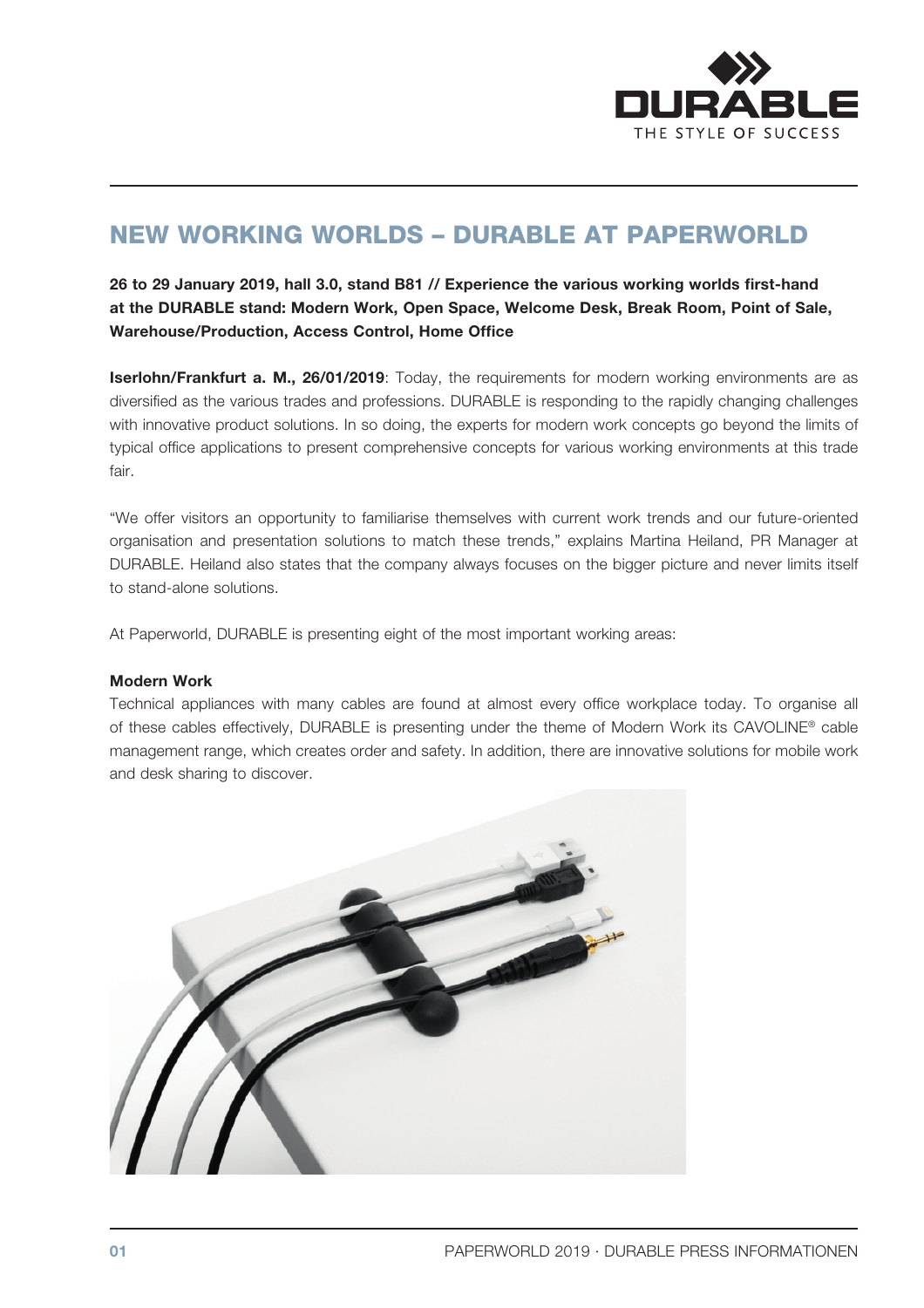

## Open Space

They are intended to set free synergies between colleagues and encourage transparency and teamwork: open space offices! Integrated communication islands or meeting zones support the exchange of views between colleagues in the interest of productive collaboration, without disturbing other colleagues. DURABLE shows organisation, presentation and lighting solutions to transform open-plan offices into successful offices.

## Welcome Desk

You never get a second chance to make a first impression – this is especially true for the reception area. DURABLE, a leading expert on signage solutions, shows how the entrance area can be made both inviting and informative with the help of the new DURAFRAME® WALLPAPER info frame, among others. This new product is suitable for sensitive surfaces such as woodchip wallpaper or wood.



#### Break Room

Chatting and relaxing – regular breaks fulfil several important functions. DURABLE presents solutions for functional and comfortable break room design, to allow staff members to relax and communicate with each other during breaks.

#### Point of Sale

Good product presentation is essential in sales. With the DURAFRAME® info frames, the complete range of signage options – from name badges and wall signs up to floor stands – and the TABLET HOLDER FLOOR, DURABLE offers the entire bandwidth of both analogue and digital presentation solutions for the POS.

#### Warehouse/Production

Lean management is the efficient, lean organisational concept for production and logistics. Modern marking solutions provide the required clarity. Under this theme, DURABLE is presenting new marking product ranges with C profiles, scanner rails and much more.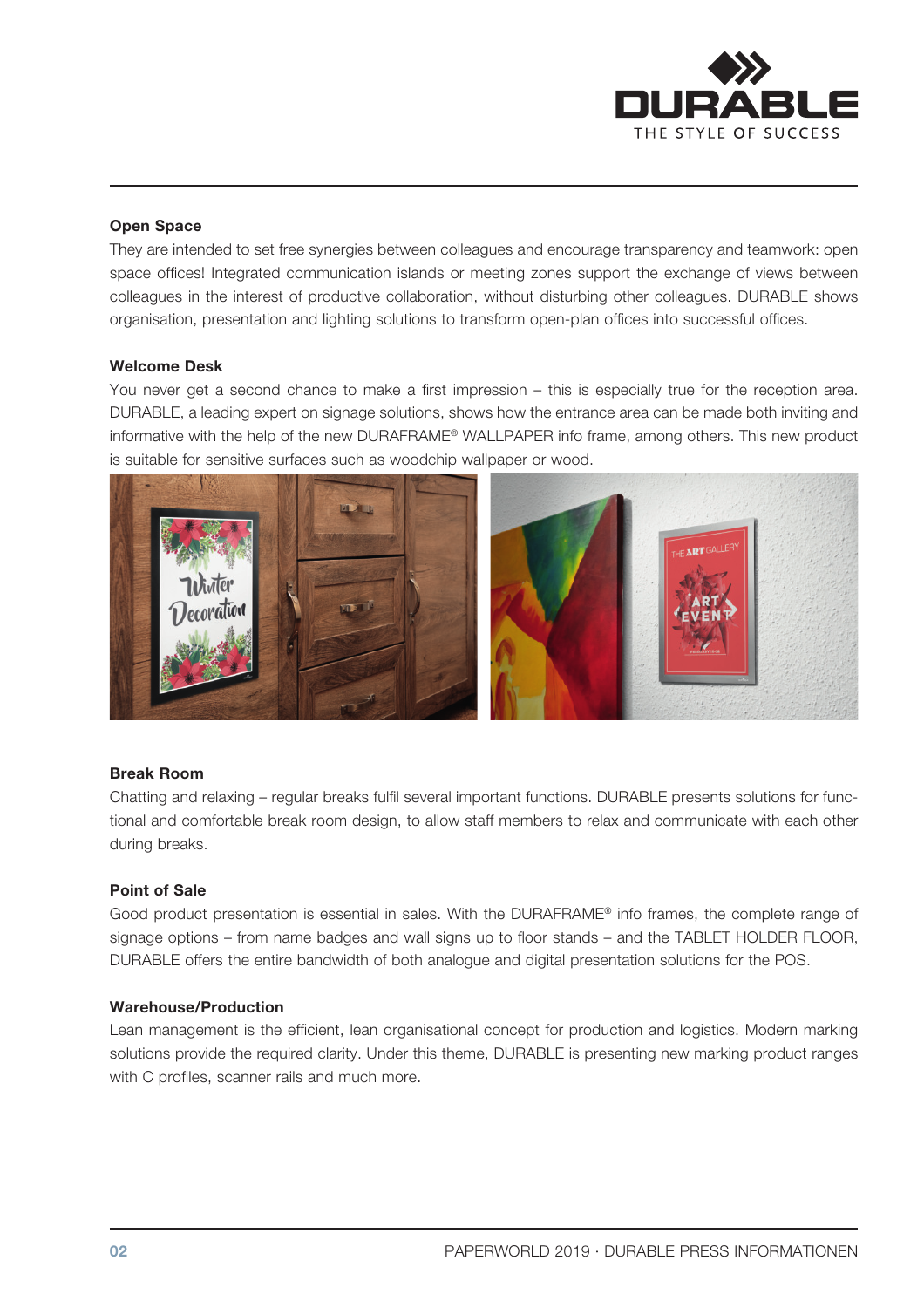

## Access Control

Visitor management is an important element, not only in organising events, but also as part of the normal daily corporate routine. With Europe's leading name badge expert, all-round solutions can be implemented in next to no time, including software-aided participant management.

## Home Office

The boundaries between professional and private life are becoming increasingly blurred. For the growing number of workers who (sometimes) work from home, DURABLE offers high-performance products which also cut a good figure in private surroundings. VARICOLOR® MIX, the latest addition to the design award-winning drawer box series, combines a fresh colour scheme with the proven VARICOLOR® quality attributes.



www.durable.eu